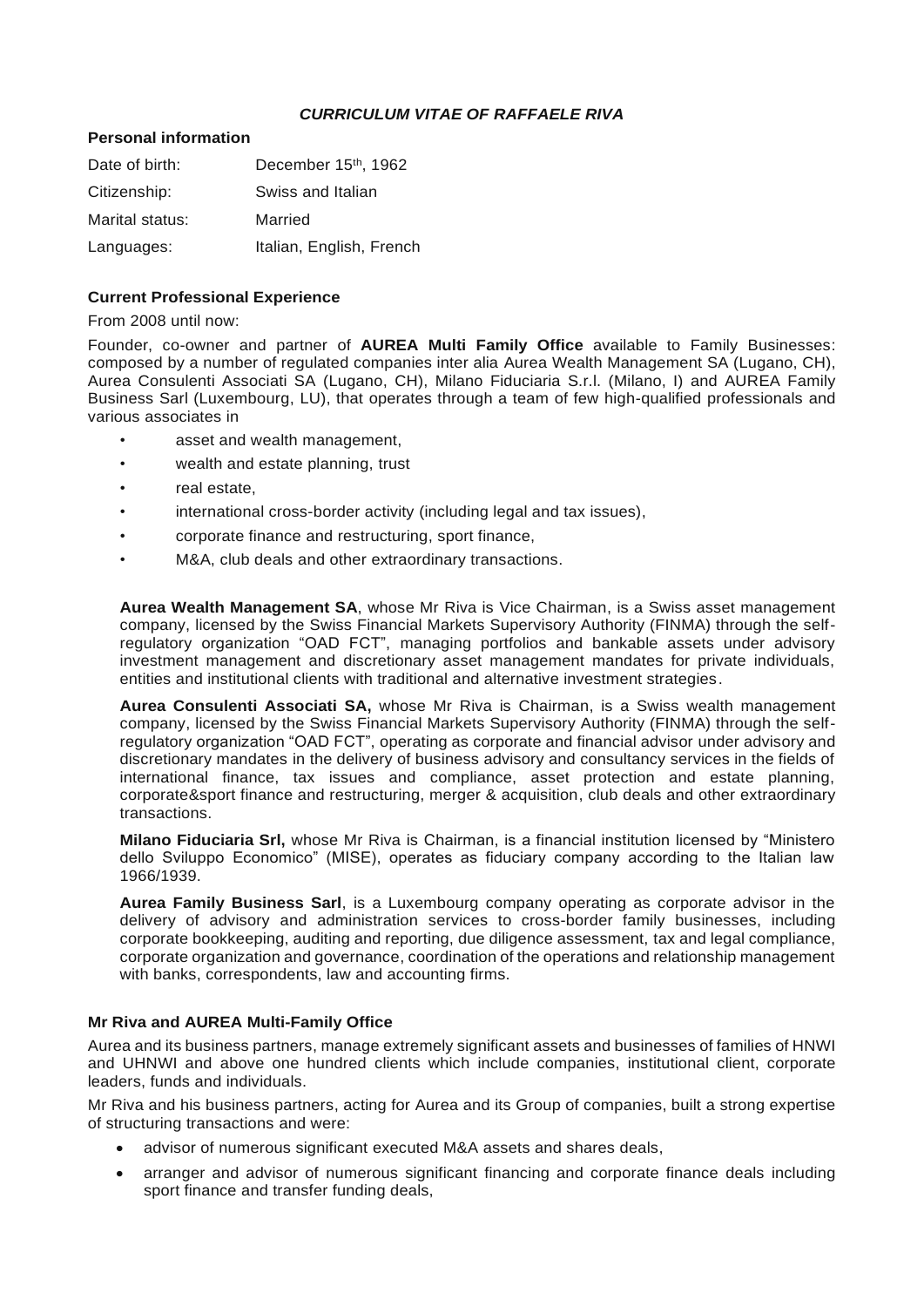- and a significant number of financing, corporate finance and M&A deals in pipeline,
- promoter and advisor of various club deals and start-up projects,
- advisor of numerous real estate deals,
- advisor of various complex cross-border group restructuring deals and business turnaround,
- advisor of various complex cross-border estate planning and wealth reorganization,
- trustee and estate practitioner of a number of HNWI and UHNWI family wealth.

Aurea's team is specifically structured to provide wealth management services to a number of HNWI and UHNWI.

Aurea cooperates with a large network of high-level professionals, banks and mutual funds, asset and fund managers, insurance companies located worldwide.

Mr. Riva and Aurea and its business partners act as board member, referral, introducer, promoter and advisor of open and collective mutual funds and securitization vehicles.

### **Past professional experience**

- From 1997 to 2008: Founder, Co-owner and Managing Partner of advisory companies, operating in the field of wealth and estate planning and management, international crossborder activity (including legal and tax issues), corporate finance and restructuring, M&A.
- From 1992 to 1996: Top Manager of a multinational conglomerate, holding positions as Senior Executive serving on the boards of many group companies mainly in Europe and South America. Head of the Lugano's offices of the group, often working in Amsterdam (Netherlands) and Luxembourg in order to coordinate the operations of various subsidiaries and branches mainly located in Western Europe, Canada, Central and South America, South Africa.
- From 1988 to 1992: from Assistant to Assistant Manager/Supervisor in the Audit and Accounting Area of Price Waterhouse (currently PWC) a Big 4 in Milan (I) and Manchester (UK).

## **Education:**

- Università Cattolica del Sacro Cuore, Milan, 1987: Degree with honors in Economics, specialized in accounting, corporate finance, mergers & acquisitions, company and business law, tax law, banking law, bankruptcy law.
- Università Cattolica del Sacro Cuore, Milan, 1989: ltalian qualification as Qualified Accountant ("Dottore Commercialista")
- January December 1997, Post graduate annual master course in "International Taxation" at SSQEA (currently University of Applied Sciences and Arts of Southern Switzerland - SUPSI), Canton Ticino Management Business School, Morbio Inferiore, Switzerland
- January December 1998, Post graduate annual master course "Swiss Cantonal e Federal Tax" at SUPSI, University of Applied Sciences and Arts of Southern Switzerland, Lugano Switzerland
- October 1999 March 2000, "Master in International Tax Law & Practice" (six modules) at Euroconference – Centre of Studies in Tax Law, Verona, Italy
- March June 2012, Post graduate master program "Il diritto dei trust e degli affidamenti fiduciari" Trust law and practice, Milan, Italy, XII Edition, (five modules) at Consorzio Interuniversitario Uniforma - Associazione "Il trust in Italia", program accredited for the continuing education of Italian lawyers and accountants.
- March June 2017, Post graduate master program "Legal & Business English for Italian Lawyers & Accountants" at University of Milan Bicocca, Milan, Italy, EFLIT English for Law & International Transactions, program accredited for the continuing education of Italian lawyers and accountants.